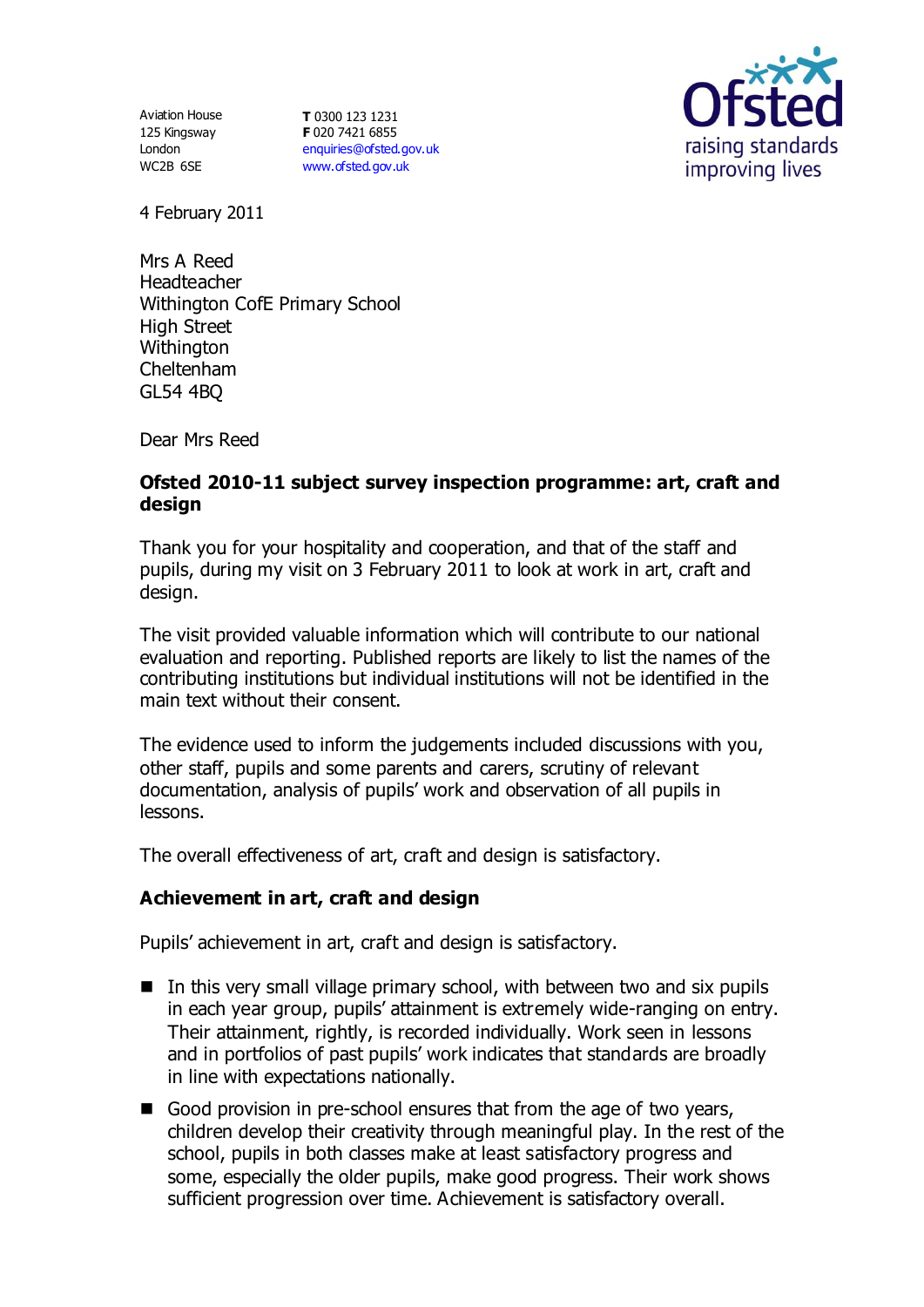- The pupils behave well and the school's promotion of independence and organisational skills shines through in art and design activities. They work in cooperation with each other from pre-school through to Year 6, sharing resources and offering each other encouragement.
- $\blacksquare$  The older pupils show significant interest in the subject and are keen to express their thoughts and feelings about their own and others' work. They do not, however, use subject specific vocabulary routinely even though this is modelled by staff well.
- Pupils' drawing skills are underdeveloped because they do not practise regularly enough and use their sketchbooks to promote experimentation and to develop their drawing and critical skills.
- $\blacksquare$  The pupils have a satisfactory understanding of artists' work that influences their own work but this is limited to White European painters from different times and countries.

# **Quality of teaching of art, craft and design**

The quality of teaching of art, craft and design is satisfactory with some significant strengths.

- Teachers' planning and organisation are good. They are underpinned by robust systems for assessing and recording individual pupils' attainment and progress in relation to the development matters and early learning goals for creative development in the Early Years Foundation Stage and from Key Stage 1, National Curriculum targets for art and design.
- Pupils are guided to self-assess in lessons but are not always provided with sufficient guidance on steps to success to measure it accurately.
- In their teaching, staff demonstrate sufficient subject knowledge and use examples appropriately to help pupils to know what is expected.
- Pupils are encouraged to experiment and trial ideas. As a result they work productively and with sustained interest.
- Relationships are strong and behaviour is managed appropriately. Some teaching seen demonstrated extremely sensitive yet firm behaviour management.
- Lessons are strongly inclusive. Pupils with special educational needs and/or disabilities are supported very effectively to ensure that they have full access to activities and secure success.

# **Quality of the curriculum in art, craft and design**

The quality of the curriculum in art, craft and design is good.

■ All pupils benefit from a range of first-hand experiences of original art, craft and design through day visits, residential trips and visiting artists.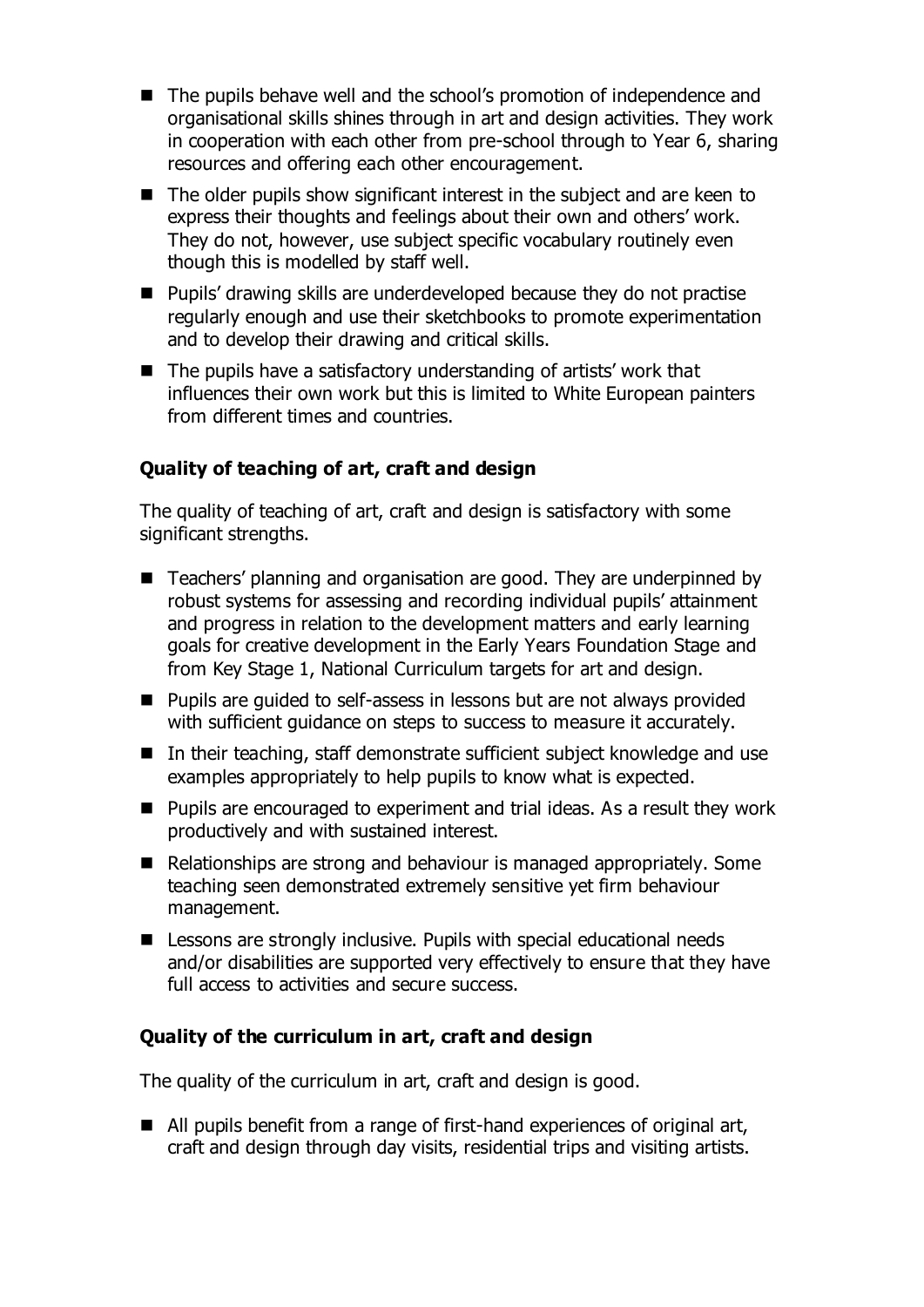- Parents and carers are complimentary of the range of experiences that their children participate in and the willingness of staff to 'go the extra mile' in organising and providing extra-curricular art activities.
- $\blacksquare$  The curriculum is monitored extremely diligently to ensure that pupils receive their full entitlement, coverage is secured and new techniques are introduced at regular intervals. This is particularly important given the four-yearly rotating cycle of whole-school themes that the school has developed to accommodate as many as four year groups in one class.
- Pupils' art makes a valuable contribution in the local community through exhibitions of work in the church and the village hall that are admired by local residents.

#### **Effectiveness of leadership and management of art, craft and design**

The leadership and management of art, craft and design are satisfactory.

- Following the subject leader's recent promotion to another school, you have put secure interim plans in place to ensure that the requirements of the subject curriculum continue to be met.
- You know where the best practice exists because you work so closely with teaching staff throughout the week and observation of their work is ongoing. This places you in a prime position to offer support and guidance as required.
- You utilise the skills and interests of others within the school to promote the subject effectively. Non-teaching staff contribute strongly to the learning process through the good support they offer.
- Resources are used well and spaces in the school are used flexibly so that pupils are able to work on larger scales.
- Links with other schools, art galleries or people in the community with skills and interests in the subject are relatively underdeveloped.

# **Areas for improvement, which we discussed, include:**

- Raising attainment from average to above average by:
	- developing pupils' use of sketchbooks, especially for drawing
	- extending their knowledge of artists, designers and crafworkers from
		- different times, cultures, continents and genders
	- developing links with specialists to share their particular skills

and subject expertise with staff and pupils.

I hope these observations are useful as you continue to develop art, craft and design in the school.

As I explained previously, a copy of this letter will be published on the Ofsted website. It may also inform decisions about any future inspection. Except in